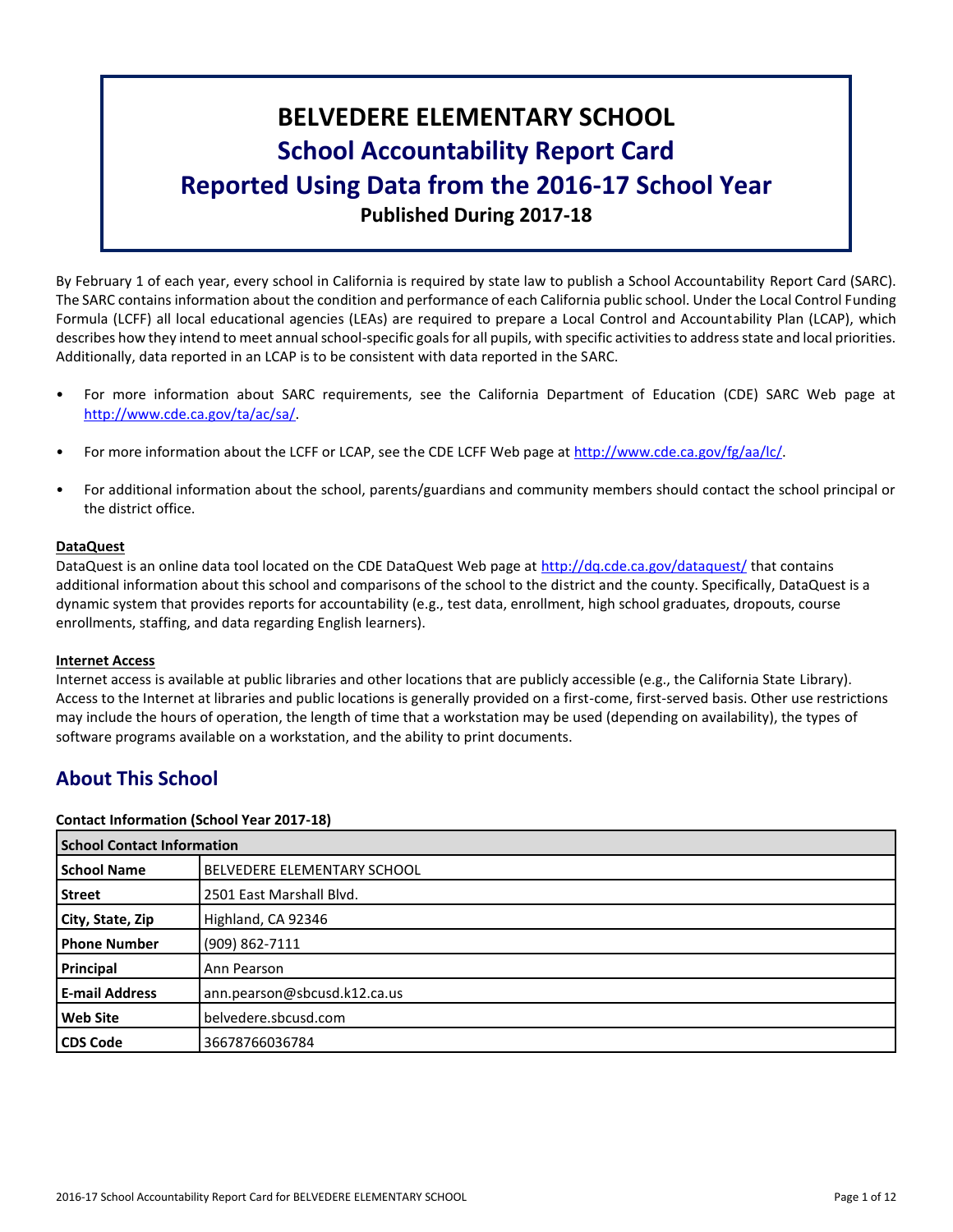| <b>District Contact Information</b> |                                                    |  |  |
|-------------------------------------|----------------------------------------------------|--|--|
| <b>District Name</b>                | <b>SAN BERNARDINO CITY UNIFIED SCHOOL DISTRICT</b> |  |  |
| l Phone Number                      | (909) 381-1110                                     |  |  |
| Superintendent                      | Dr. Dale Marsden                                   |  |  |
| <b>E-mail Address</b>               | dale.marsden@sbcusd.k12.ca.us                      |  |  |
| <b>Web Site</b>                     | www.sbcusd.com                                     |  |  |

#### **School Description and Mission Statement (School Year 2017-18)**

Belvedere Elementary School has 26 classrooms, a library, a multipurpose room, and an administration office. The campus was built in 1963 and modernized in 2007. The facility strongly supports teaching and learning through its ample classroom and playground space, and a staff resource room.

Belvedere staff is committed to fostering an environment in which we facilitate, guide, and encourage our students to achieve personal, social, and academic excellence in a safe and caring environment.

#### **Student Enrollment by Grade Level (School Year 2016-17)**

| Grade<br>Level          | Number of<br><b>Students</b> |
|-------------------------|------------------------------|
| Kindergarten            | 105                          |
| Grade 1                 | 90                           |
| Grade 2                 | 87                           |
| Grade 3                 | 109                          |
| Grade 4                 | 91                           |
| Grade 5                 | 112                          |
| Grade 6                 | 87                           |
| <b>Total Enrollment</b> | 681                          |

#### **Student Enrollment by Group (School Year 2016-17)**

| <b>Student</b><br>Group             | Percent of<br><b>Total Enrollment</b> |
|-------------------------------------|---------------------------------------|
| <b>Black or African American</b>    | 6.8                                   |
| American Indian or Alaska Native    | O                                     |
| Asian                               | 1.6                                   |
| <b>Filipino</b>                     | 0.1                                   |
| <b>Hispanic or Latino</b>           | 79.3                                  |
| Native Hawaiian or Pacific Islander | O                                     |
| White                               | 8.2                                   |
| <b>Two or More Races</b>            | $1.5\,$                               |
| Socioeconomically Disadvantaged     | 80.2                                  |
| <b>English Learners</b>             | 30.8                                  |
| <b>Students with Disabilities</b>   | 4.8                                   |
| <b>Foster Youth</b>                 | 0.6                                   |

# **A. Conditions of Learning**

#### **State Priority: Basic**

The SARC provides the following information relevant to the State priority: Basic (Priority 1):

- Degree to which teachers are appropriately assigned and fully credentialed in the subject area and for the pupils they are teaching;
- Pupils have access to standards-aligned instructional materials; and
- School facilities are maintained in good repair.

#### **Teacher Credentials**

|                                                                    |         | <b>District</b> |         |         |
|--------------------------------------------------------------------|---------|-----------------|---------|---------|
| <b>Teachers</b>                                                    | 2015-16 | 2016-17         | 2017-18 | 2017-18 |
| With Full Credential                                               | 24      | 24              | 27      | 2,599   |
| Without Full Credential                                            |         |                 |         | 22      |
| Teaching Outside Subject Area of Competence (with full credential) |         |                 |         | 21      |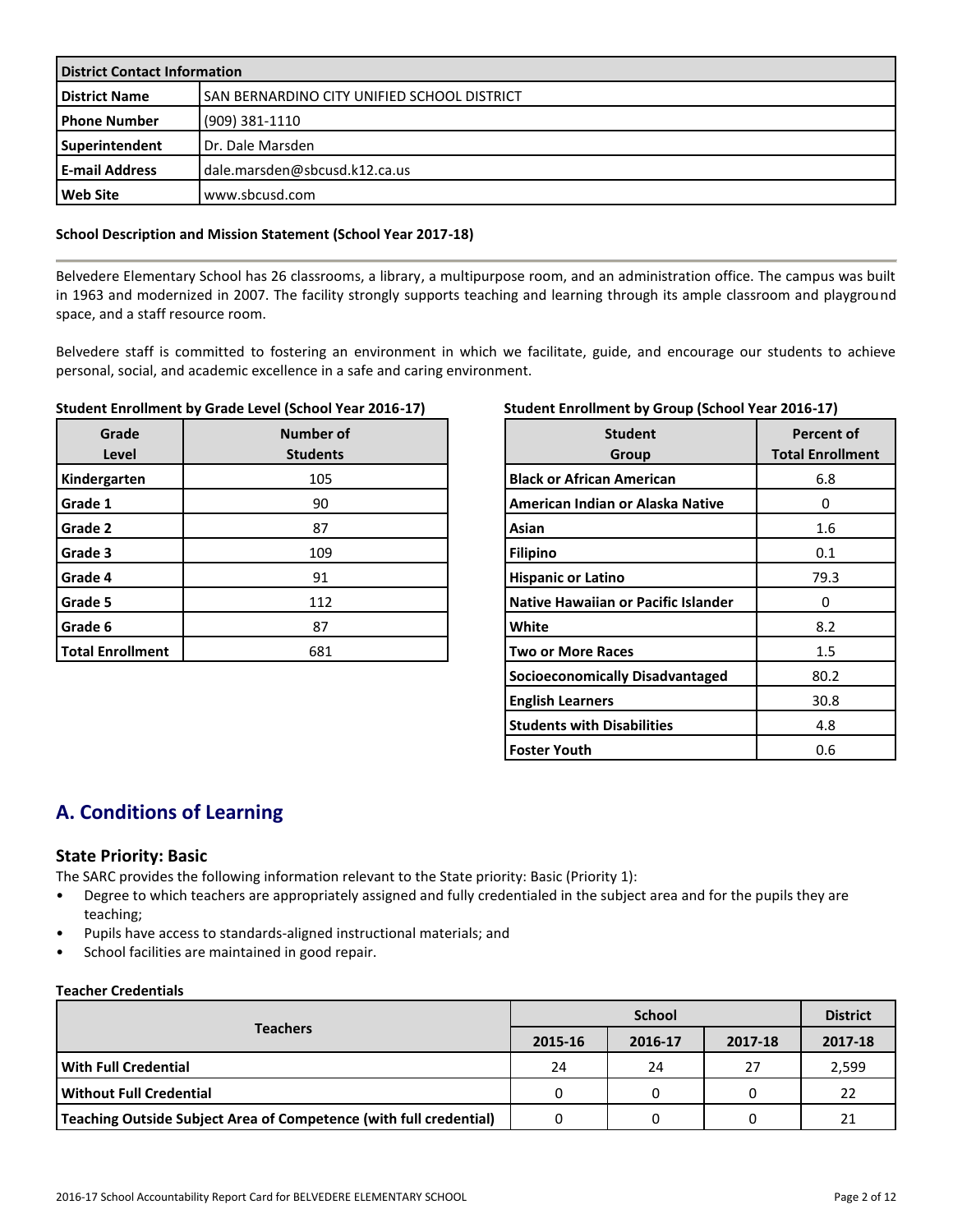#### **Teacher Misassignments and Vacant Teacher Positions**

| Indicator                                             | 2015-16 | 2016-17 | 2017-18 |
|-------------------------------------------------------|---------|---------|---------|
| <b>Misassignments of Teachers of English Learners</b> |         |         |         |
| <b>Total Teacher Misassignments *</b>                 |         |         |         |
| l Vacant Teacher Positions                            |         |         |         |

Note: "Misassignments" refers to the number of positions filled by teachers who lack legal authorization to teach that grade level, subject area, student group, etc.

\* Total Teacher Misassignments includes the number of Misassignments of Teachers of English Learners.

#### **Quality, Currency, Availability of Textbooks and Instructional Materials (School Year 2017-18)**

#### **Year and month in which data were collected:** August 2017

Textbooks adopted by the San Bernardino City Unified School District Board of Education are selected from the State adopted list of materials. These materials are standards-based and are rigorously reviewed by San Bernardino City Unified School District textbook adoption committees to assure that selections will meet the unique needs of all learners, including English language learners, advanced learners, at-risk students and special needs students. Textbooks are usually adopted for an eight-year cycle.

All core curriculum materials are available in English and Spanish. The Board of Education ensures that textbooks are purchased for each student in reading/language arts and mathematics in grades TK-6 to use in class, at home, and after school. For science and history/social studies classroom materials, big books have been purchased for K-2 with a textbook purchased for each student in grades 3-6 to use in class, at home, and after school. English Language Development (ELD) materials are standards-aligned and are purchased for each student who is identified as an English learner. An inventory is completed for each classroom at every school site and is reported to the District Office to ensure that sufficient materials are available for the new school year. This inventory is completed in March/April of each year to prepare for the following school year.

In addition to core curriculum materials, the district has purchased supplementary materials for use in the district's elementary music program. District music specialists primarily use these materials. Participation in the district's music program is voluntary and open to students in grades four through six. Sufficient instructional materials are available for all students electing to participate in this music program.

| <b>Subject</b>                    | Textbooks and Instructional Materials/<br><b>Year of Adoption</b>                      | From<br><b>Most Recent</b><br><b>Adoption?</b> | <b>Percent of Students</b><br><b>Lacking Own</b><br><b>Assigned Copy</b> |
|-----------------------------------|----------------------------------------------------------------------------------------|------------------------------------------------|--------------------------------------------------------------------------|
| <b>Reading/Language Arts</b>      | Grade TK: Houghton Mifflin Harcourt: Big Day (2016)                                    | Yes                                            | 0                                                                        |
|                                   | Grades K-6: McGraw-Hill School Education: Reading<br>Wonders/Lectura Maravillas (2016) |                                                |                                                                          |
| <b>Mathematics</b>                | Grade TK: Houghton Mifflin Harcourt: Big Day (2016)                                    | Yes                                            | $\Omega$                                                                 |
|                                   | Grades K-6: Pearson Scott Foresman: enVision Math<br>(2015)                            |                                                |                                                                          |
| <b>Science</b>                    | Grade TK: Houghton Mifflin Harcourt: Big Day (2016)                                    | <b>Yes</b>                                     | 0                                                                        |
|                                   | Grades K-6: Pearson Scott Foresman: California<br>Science (2007)                       |                                                |                                                                          |
| <b>History-Social Science</b>     | Grade TK: Houghton Mifflin Harcourt: Big Day (2016)                                    | Yes                                            | $\Omega$                                                                 |
|                                   | Grades K & 6: Houghton Mifflin: Social Science<br>(2006)                               |                                                |                                                                          |
|                                   | Grades 1-5: MacMillan/McGraw-Hill: California Vista<br>(2006)                          |                                                |                                                                          |
| <b>Visual and Performing Arts</b> | McGraw-Hill: Share the Music (1995)                                                    | Yes                                            | $\Omega$                                                                 |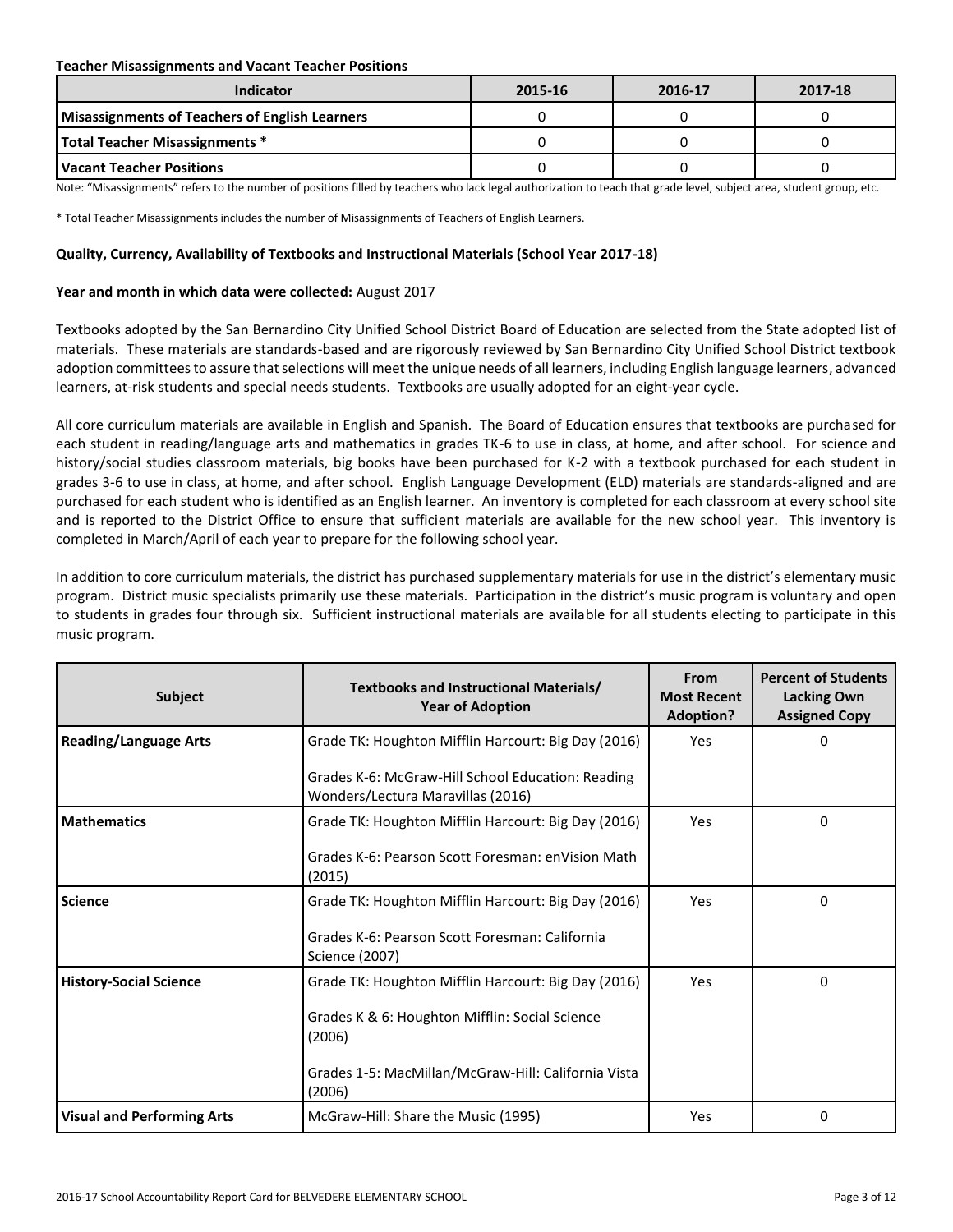#### General

Belvedere Elementary School has 26 classrooms, a library, a multipurpose room, and an administration office. The campus was built in 1963 and modernized in 2007. The facility strongly supports teaching and learning through its ample classroom and playground space, and a staff resource room.

The district takes great effort to ensure that all schools are clean, safe, and functional. To assist in this effort, the district's Mobile Maintenance Teams use the Facility Inspection Tool (FIT), a survey instrument developed by the State of California Office of Public School Construction (OPSC). Results of this survey are available from the district's Maintenance and Operations Department. The most recent inspection took place on 3/17/2017. Below is more specific infor-mation on the condition of the school and the efforts made to ensure that students are provided with an appropri-ate learning environment.

#### Safety

To ensure student safety before, during and after the school day, rec aides, teachers, and administrators supervise the school grounds including the cafeteria, quad area, and athletic fields. Signs are posted throughout the campus to indicate all visitors must report to and register in the administration office. All staff and visitors wear appropriate identifying badges.

#### Maintenance and Repair

Safety concerns are the number one priority of Maintenance and Operations. The District's Mobile Maintenance Teams are proactive and conduct inspections to keep school sites in "good repair" on a continual basis. Also, the district staff at each site reports safety issues as they arise. Maintenance and Operations make necessary repairs to ensure that all schools are clean, safe, and functional. A work order process is used to ensure ef-ficient service and emergency repairs are given the highest priority and work orders are completed in a timely manner.

#### Cleaning Process and Schedule

The district's Maintenance and Operations department works with the site principal or designee to develop cleaning runs for the site custodian(s). The site principal/designee then works with the site custodian(s) to ensure proper implementation of the cleaning runs to maintain a safe and clean school.

#### School Facility Improvements

Each year the district uses state and local funds to maintain and improve school sites. Planned improvements for this school for the 2017-18 school year are listed below.

Replace lights & ceilings - B-wing, boys & girls R/R;F-1,2,3 Replace HVAC

School Facility Good Repair Status (Most Recent Year) Results of this site's most recent survey are included below, and any associated repairs were completed by the end of April 2017.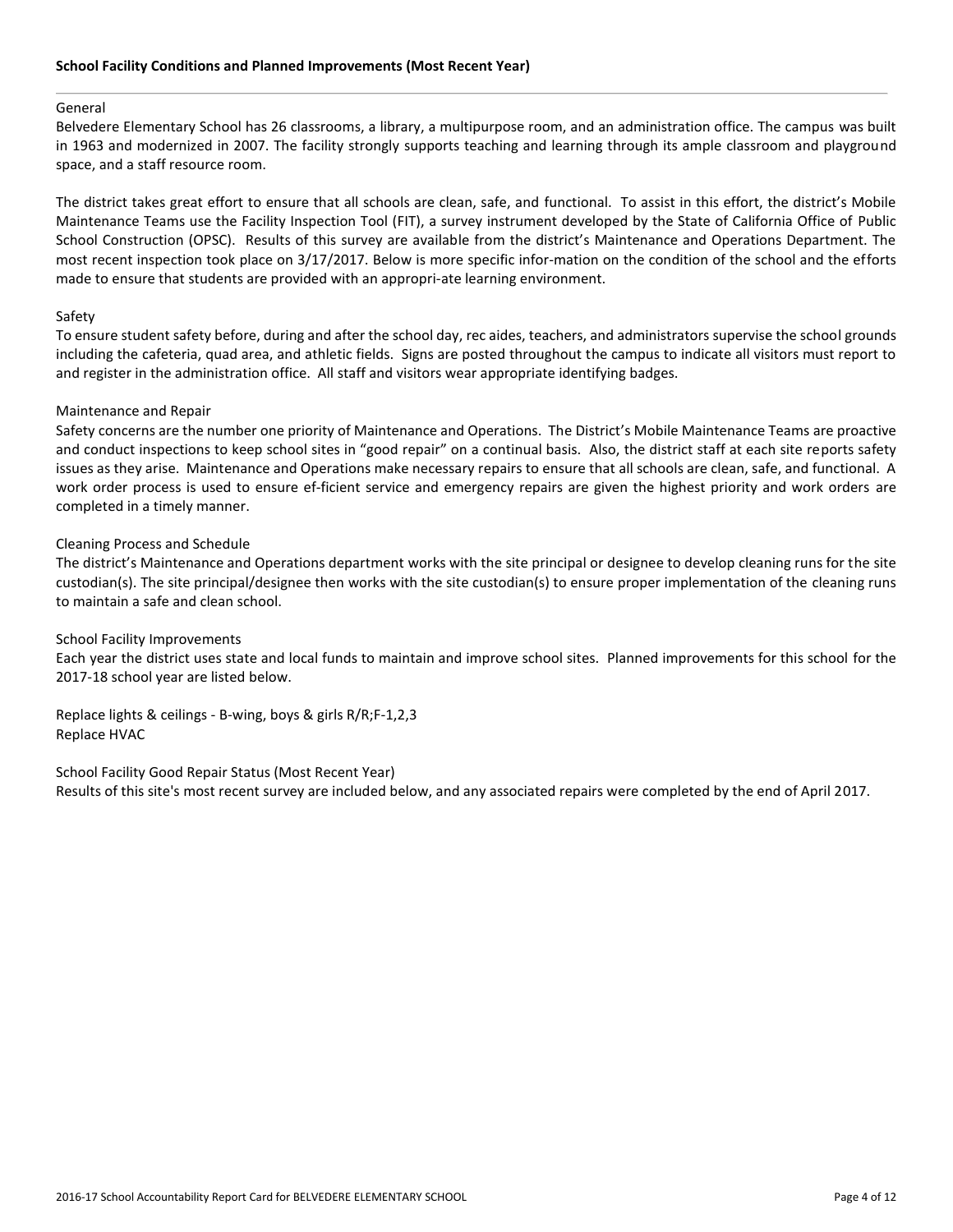### **School Facility Good Repair Status (Most Recent Year)**

Using the **most recently collected** FIT data (or equivalent), provide the following:

- Determination of repair status for systems listed
- Description of any needed maintenance to ensure good repair
- The year and month in which the data were collected
- The overall rating

| <b>School Facility Good Repair Status (Most Recent Year)</b><br>Year and month of the most recent FIT report: 3/17/2017 |                      |      |      |                                                                                                                                                                                                                                                                                                                                                                                                 |  |  |
|-------------------------------------------------------------------------------------------------------------------------|----------------------|------|------|-------------------------------------------------------------------------------------------------------------------------------------------------------------------------------------------------------------------------------------------------------------------------------------------------------------------------------------------------------------------------------------------------|--|--|
|                                                                                                                         | <b>Repair Status</b> |      |      | <b>Repair Needed and</b>                                                                                                                                                                                                                                                                                                                                                                        |  |  |
| <b>System Inspected</b>                                                                                                 | Good                 | Fair | Poor | <b>Action Taken or Planned</b>                                                                                                                                                                                                                                                                                                                                                                  |  |  |
| Systems: Gas Leaks, Mechanical/HVAC,<br>Sewer                                                                           | X                    |      |      |                                                                                                                                                                                                                                                                                                                                                                                                 |  |  |
| <b>Interior: Interior Surfaces</b>                                                                                      |                      | X    |      | all admin; reset ceiling tile in south office<br>(Remedied)<br>C1 Staff room; secure diffuser (Remedied)<br>C5; paint int of both doors (Remedied)<br>D3; paint N wall by sink/door.(Remedied)<br>D6; Touch up Int N doorway (Remedied)<br>E2; base torn S wall.(Remedied)<br>E9; broken diffuser NW corner.(Remedied)<br>multipurpose room: Paint needed. stained ceiling<br>tiles. (Remedied) |  |  |
| Cleanliness: Overall Cleanliness, Pest/<br>Vermin Infestation                                                           | $\pmb{\mathsf{X}}$   |      |      |                                                                                                                                                                                                                                                                                                                                                                                                 |  |  |
| <b>Electrical: Electrical</b>                                                                                           |                      | X    |      | A5; several fixtures tagged (Remedied)<br>B3; fixture tagged. (Remedied)<br>E7; Need 1" conduits sealed outside door<br>(Remedied)<br>entire mpr; fixtures tagged, remove raceway on<br>N&S walls (Remedied)                                                                                                                                                                                    |  |  |
| Restrooms/Fountains: Restrooms, Sinks/<br><b>Fountains</b>                                                              | $\pmb{\mathsf{X}}$   |      |      | Teacher room: fountain too high. (Remedied)<br>B6; fountain too high (Remedied)<br>BWing restrooms; GRR- west wall damaged, paint<br>bubbled. (Remedied)<br>C5; Faucet leaks.(Remedied)<br>EWing Restrooms; faucet loose.(Remedied)                                                                                                                                                             |  |  |
| Safety: Fire Safety, Hazardous Materials                                                                                | $\pmb{\mathsf{X}}$   |      |      |                                                                                                                                                                                                                                                                                                                                                                                                 |  |  |
| <b>Structural: Structural Damage, Roofs</b>                                                                             | $\pmb{\mathsf{X}}$   |      |      |                                                                                                                                                                                                                                                                                                                                                                                                 |  |  |
| External: Playground/School Grounds,<br>Windows/Doors/Gates/Fences                                                      | Χ                    |      |      | A5; Emergency window blocked (Remedied)<br>B6; Add door sweep north door (Remedied)<br>E7; emergency window blocked, door bowed in<br>center (Remedied)                                                                                                                                                                                                                                         |  |  |

### **Overall Facility Rating (Most Recent Year)**

| Year and month of the most recent FIT report: 3/17/2017 |           |      |      |      |  |
|---------------------------------------------------------|-----------|------|------|------|--|
| <b>Overall Rating</b>                                   | Exemplary | Good | Fair | Poor |  |
|                                                         |           |      |      |      |  |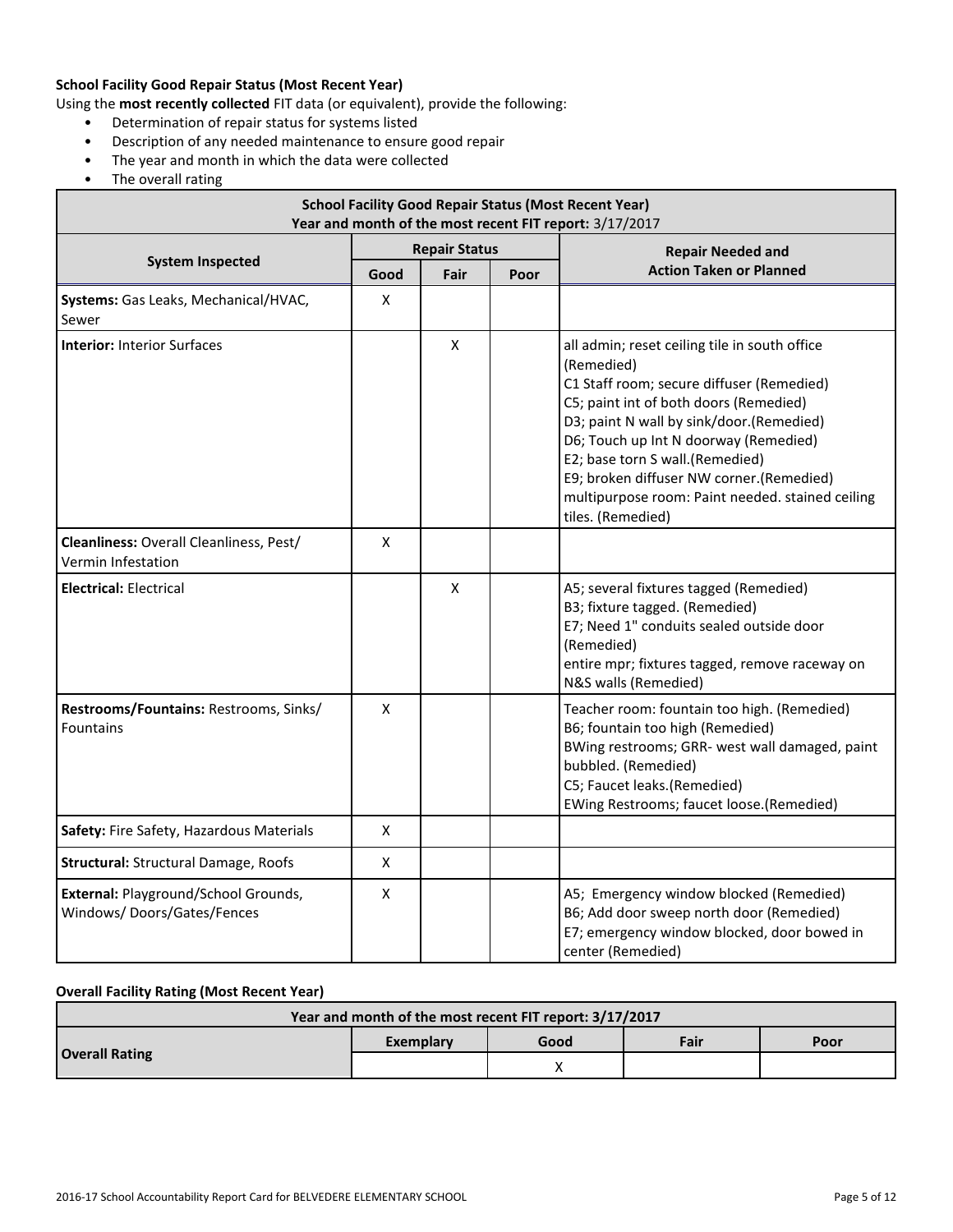# **B. Pupil Outcomes**

### **State Priority: Pupil Achievement**

The SARC provides the following information relevant to the State priority: Pupil Achievement (Priority 4):

- **Statewide assessments** (i.e., California Assessment of Student Performance and Progress [CAASPP] System, which includes the Smarter Balanced Summative Assessments for students in the general education population and the California Alternate Assessments [CAAs] for English language arts/literacy [ELA] and mathematics given in grades three through eight and grade eleven. Only eligible students may participate in the administration of the CAAs. CAAs items are aligned with alternate achievement standards, which are linked with the Common Core State Standards [CCSS] for students with the most significant cognitive disabilities); and
- The percentage of students who have successfully completed courses that satisfy the requirements for entrance to the University of California and the California State University, or career technical education sequences or programs of study.

#### **CAASPP Test Results in English Language Arts/Literacy (ELA) and Mathematics for All Students Grades Three through Eight and Grade Eleven**

|                                                                      | Percent of Students Meeting or Exceeding the State Standards<br>$\left(\text{grades }3 - 8 \text{ and } 11\right)$ |         |                 |         |              |         |  |
|----------------------------------------------------------------------|--------------------------------------------------------------------------------------------------------------------|---------|-----------------|---------|--------------|---------|--|
| <b>Subject</b>                                                       | <b>School</b>                                                                                                      |         | <b>District</b> |         | <b>State</b> |         |  |
|                                                                      | 2015-16                                                                                                            | 2016-17 | 2015-16         | 2016-17 | 2015-16      | 2016-17 |  |
| <b>English Language Arts/Literacy</b><br>$\sqrt{grades}$ 3-8 and 11) | 34                                                                                                                 | 40      | 33              | 35      | 48           | 48      |  |
| <b>Mathematics</b><br>$\sqrt{grades}$ 3-8 and 11)                    | 26                                                                                                                 | 31      | 20              | 22      | 36           | 37      |  |

Note: Percentages are not calculated when the number of students tested is ten or less, either because the number of students in this category is too small for statistical accuracy or to protect student privacy.

### **CAASPP Test Results in ELA by Student Group**

**Grades Three through Eight and Grade Eleven (School Year 2016-17)**

| <b>Student Group</b>                   | <b>Total</b><br><b>Enrollment</b> | <b>Number</b><br><b>Tested</b>        | Percent<br><b>Tested</b> | <b>Percent</b><br><b>Met or Exceeded</b> |
|----------------------------------------|-----------------------------------|---------------------------------------|--------------------------|------------------------------------------|
| <b>All Students</b>                    | 404                               | 403                                   | 99.75                    | 39.7                                     |
| <b>Male</b>                            | 210                               | 210                                   | 100                      | 37.62                                    |
| Female                                 | 194                               | 193                                   | 99.48                    | 41.97                                    |
| <b>Black or African American</b>       | 23                                | 23                                    | 100                      | 52.17                                    |
| Asian                                  | --                                | $\hspace{0.05cm} \textbf{--}$         | --                       | --                                       |
| <b>Filipino</b>                        | --                                | $\hspace{0.05cm} \textbf{--}$         | --                       | --                                       |
| <b>Hispanic or Latino</b>              | 326                               | 325                                   | 99.69                    | 36.92                                    |
| White                                  | 31                                | 31                                    | 100                      | 48.39                                    |
| <b>Two or More Races</b>               | --                                | $\hspace{0.05cm}$ – $\hspace{0.05cm}$ | --                       | --                                       |
| <b>Socioeconomically Disadvantaged</b> | 329                               | 329                                   | 100                      | 34.65                                    |
| <b>English Learners</b>                | 174                               | 173                                   | 99.43                    | 37.57                                    |
| <b>Students with Disabilities</b>      | 27                                | 27                                    | 100                      | 11.11                                    |
| <b>Foster Youth</b>                    | --                                | $\hspace{0.05cm} \textbf{--}$         | --                       | --                                       |

Note: ELA test results include the Smarter Balanced Summative Assessment and the CAA. The "Percent Met or Exceeded" is calculated by taking the total number of students who met or exceeded the standard on the Smarter Balanced Summative Assessment plus the total number of students who met the standard (i.e., achieved Level 3–Alternate) on the CAAs divided by the total number of students who participated in both assessments.

Note: Double dashes (--) appear in the table when the number of students is ten or less, either because the number of students in this category is too small for statistical accuracy or to protect student privacy.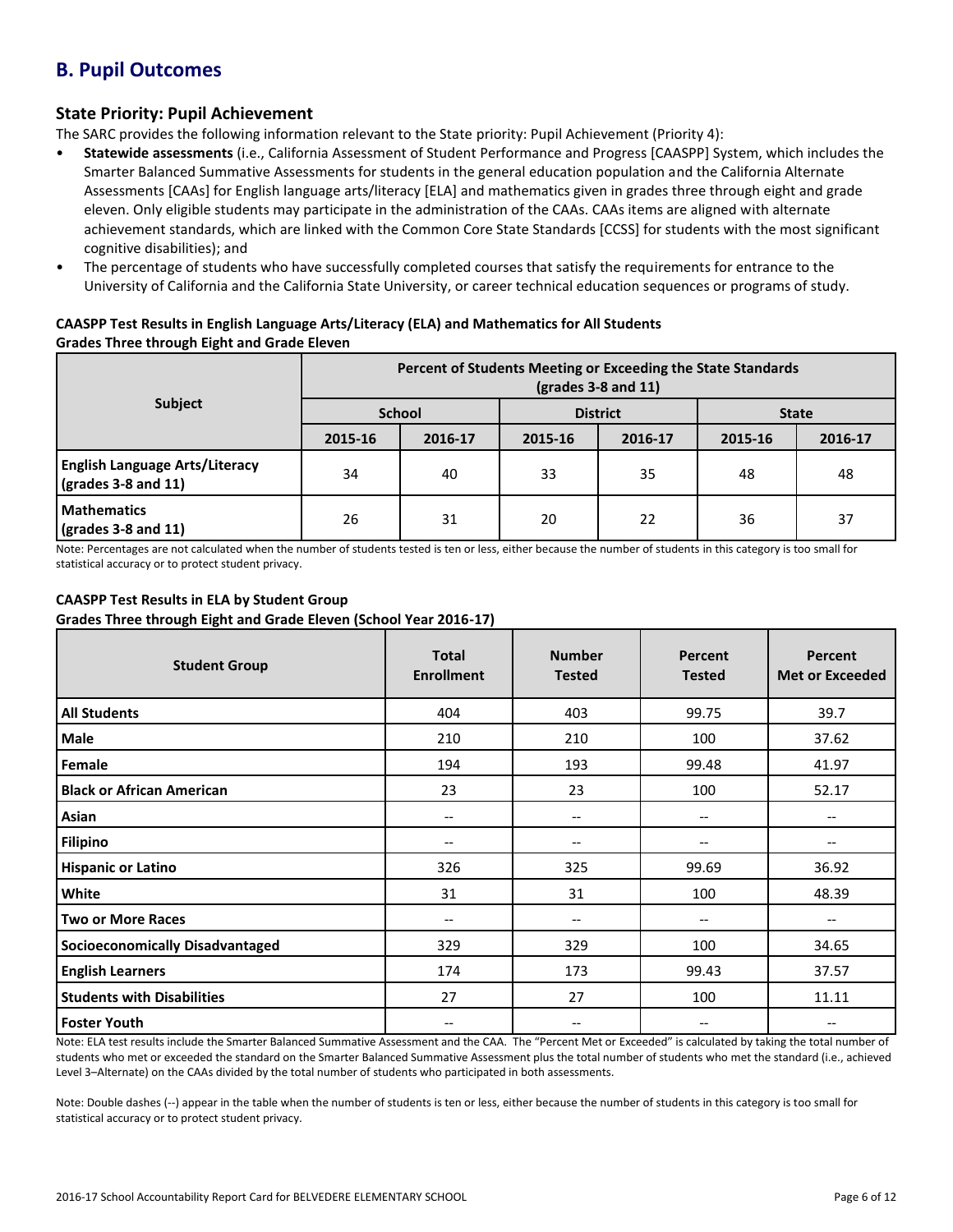Note: The number of students tested includes all students who participated in the test whether they received a score or not; however, the number of students tested is not the number that was used to calculate the achievement level percentages. The achievement level percentages are calculated using only students who received scores.

#### **CAASPP Test Results in Mathematics by Student Group Grades Three through Eight and Grade Eleven (School Year 2016-17)**

| <b>Student Group</b>                   | <b>Total</b><br><b>Enrollment</b> | <b>Number</b><br><b>Tested</b> | Percent<br><b>Tested</b> | Percent<br><b>Met or Exceeded</b> |
|----------------------------------------|-----------------------------------|--------------------------------|--------------------------|-----------------------------------|
| <b>All Students</b>                    | 404                               | 404                            | 100                      | 30.94                             |
| Male                                   | 210                               | 210                            | 100                      | 32.86                             |
| Female                                 | 194                               | 194                            | 100                      | 28.87                             |
| <b>Black or African American</b>       | 23                                | 23                             | 100                      | 43.48                             |
| Asian                                  | $-$                               | --                             | --                       | --                                |
| <b>Filipino</b>                        | --                                | --                             | --                       | --                                |
| <b>Hispanic or Latino</b>              | 326                               | 326                            | 100                      | 29.45                             |
| White                                  | 31                                | 31                             | 100                      | 25.81                             |
| <b>Two or More Races</b>               | $-$                               | --                             | --                       | $-$                               |
| <b>Socioeconomically Disadvantaged</b> | 329                               | 329                            | 100                      | 28.57                             |
| <b>English Learners</b>                | 174                               | 174                            | 100                      | 25.29                             |
| <b>Students with Disabilities</b>      | 27                                | 27                             | 100                      | 11.11                             |
| <b>Foster Youth</b>                    | --                                | --                             | --                       | $\overline{\phantom{m}}$          |

Note: Mathematics test results include the Smarter Balanced Summative Assessment and the CAA. The "Percent Met or Exceeded" is calculated by taking the total number of students who met or exceeded the standard on the Smarter Balanced Summative Assessment plus the total number of students who met the standard (i.e., achieved Level 3–Alternate) on the CAAs divided by the total number of students who participated in both assessments.

Note: Double dashes (--) appear in the table when the number of students is ten or less, either because the number of students in this category is too small for statistical accuracy or to protect student privacy.

Note: The number of students tested includes all students who participated in the test whether they received a score or not; however, the number of students tested is not the number that was used to calculate the achievement level percentages. The achievement level percentages are calculated using only students who received scores.

# **CAASPP Test Results in Science for All Students**

#### **Grades Five, Eight, and Ten**

| <b>Subject</b>                | Percent of Students Scoring at Proficient or Advanced |         |         |                 |              |         |  |  |
|-------------------------------|-------------------------------------------------------|---------|---------|-----------------|--------------|---------|--|--|
|                               | <b>School</b>                                         |         |         | <b>District</b> | <b>State</b> |         |  |  |
|                               | 2014-15                                               | 2015-16 | 2014-15 | 2015-16         | 2014-15      | 2015-16 |  |  |
| Science (grades 5, 8, and 10) | 40                                                    | 33      | 41      | 38              | 56           | 54      |  |  |

Note: Science test results include California Standards Tests (CSTs), California Modified Assessment (CMA), and California Alternate Performance Assessment (CAPA) in grades five, eight, and ten.

Note: Scores are not shown when the number of students tested is ten or less, either because the number of students in this category is too small for statistical accuracy or to protect student privacy.

Note: The 2016-17 data are not available. The California Department of Education is developing a new science assessment based on the Next Generation Science Standards for California Public Schools (CA NGSS). The new California Science Test (CAST) was piloted in spring 2017. The CST and CMA for Science will no longer be administered.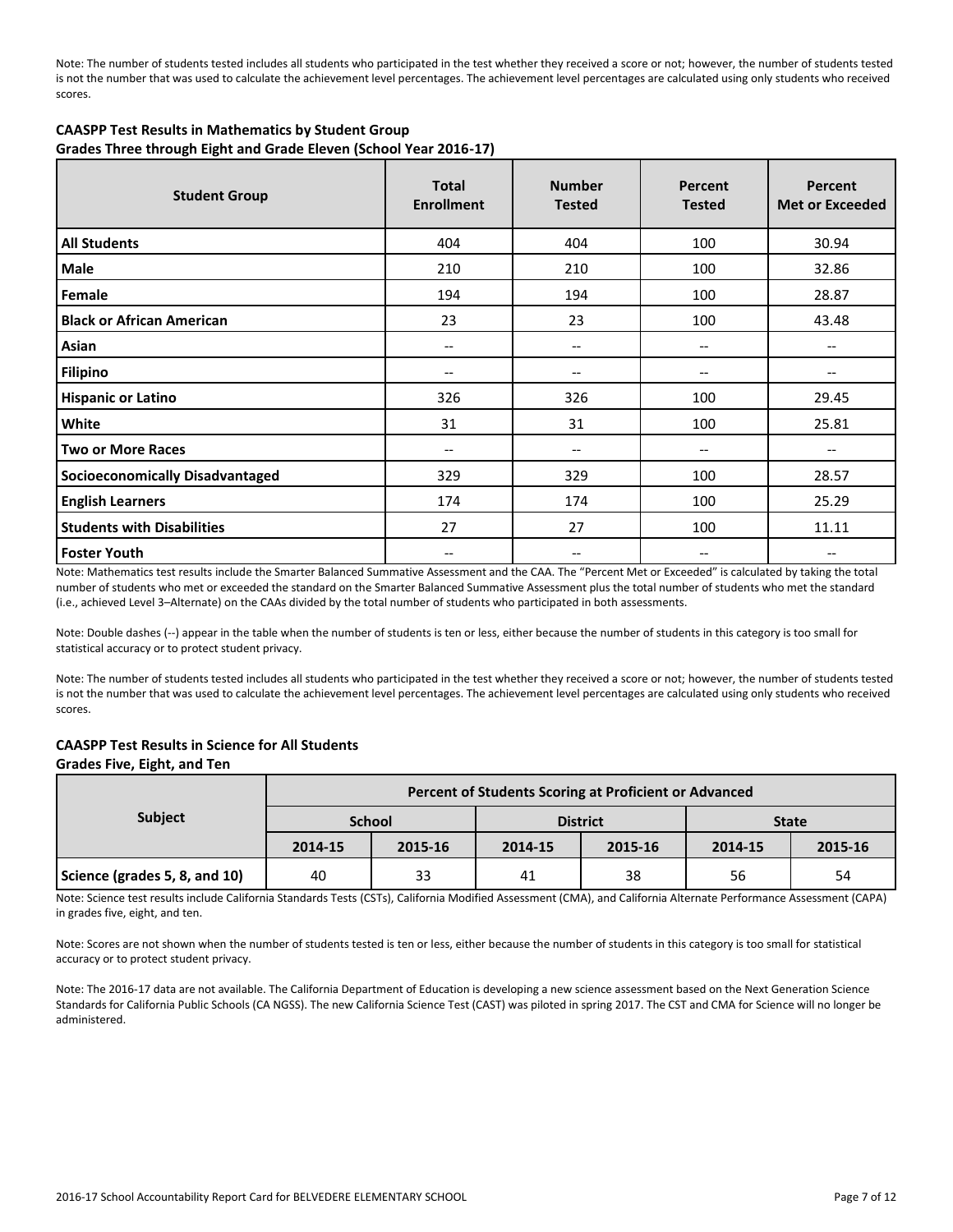### **State Priority: Other Pupil Outcomes**

The SARC provides the following information relevant to the State priority: Other Pupil Outcomes (Priority 8):

Pupil outcomes in the subject areas of physical education.

#### **California Physical Fitness Test Results (School Year 2016-17)**

| Grade |                              | <b>Percent of Students Meeting Fitness Standards</b> |                             |  |  |  |
|-------|------------------------------|------------------------------------------------------|-----------------------------|--|--|--|
| Level | <b>Four of Six Standards</b> | <b>Five of Six Standards</b>                         | <b>Six of Six Standards</b> |  |  |  |
|       | 21.6                         | 25.2                                                 | 12.6                        |  |  |  |

Note: Percentages are not calculated when the number of students tested is ten or less, either because the number of students in this category is too small for statistical accuracy or to protect student privacy.

## **C. Engagement**

#### **State Priority: Parental Involvement**

The SARC provides the following information relevant to the State priority: Parental Involvement (Priority 3):

• Efforts the school district makes to seek parent input in making decisions for the school district and each schoolsite.

#### **Opportunities for Parental Involvement (School Year 2017-18)**

Each school provides multiple options for parents to participate in the educational process. Opportunities vary from site to site but include parent centers, parent education programs, Parent Teacher Association (PTA), School Site Council (SSC), English Learners Advisory Committee (ELAC), Gifted and Talented Education (GATE) Advisory Committee, African American Parent Advisory Council (AAPAC), homework hotlines, auto-callers, parent conferences, family curricular theme nights, parent training and education, classroom and playground volunteers, and leadership opportunities for parents. For more information about these and other opportunities, please contact the school.

At the district level, parents can participate in the District Advisory Committee (DAC), District English Learners Advisory Committee (DELAC), District African American Advisory Council (DAAAC), and a variety of short-term, solution-oriented focus groups and advisory committees. Additionally, a Family Resource Center is available from the hours of 8:00 AM -4:30 PM. Goals of the Family Resource Center include increased home/school communication, increased access to district-level parent and family training opportunities, and increased access to family involvement resources for district schools.

Parent Outreach Contacts:

 Family Resource Center 1525 W. Highland Ave. San Bernardino, California 92411 909-880-4057 Hours: 8:00 AM - 4:30 PM, M-F

- Aldo Ramirez, Family Engagement Director 909-880-4057, aldo.ramirez@sbcusd.k12.ca.us
- Travon Martin, Community Relations Worker II
- 909-891-1018, travon.martin@sbcusd.k12.ca.us
- Emily Valdez, Parent Outreach Worker 909-880-4057, emily.valdez@sbcusd.k12.ca.u
- Talice Ostrinski, Homeless Facilitator 909-880-4057, talice.ostrinski@sbcusd.k12.ca.us
- Vicki Lee, Homeless Liaison

909-880-4057, vicki.lee@sbcusd.k12.ca.us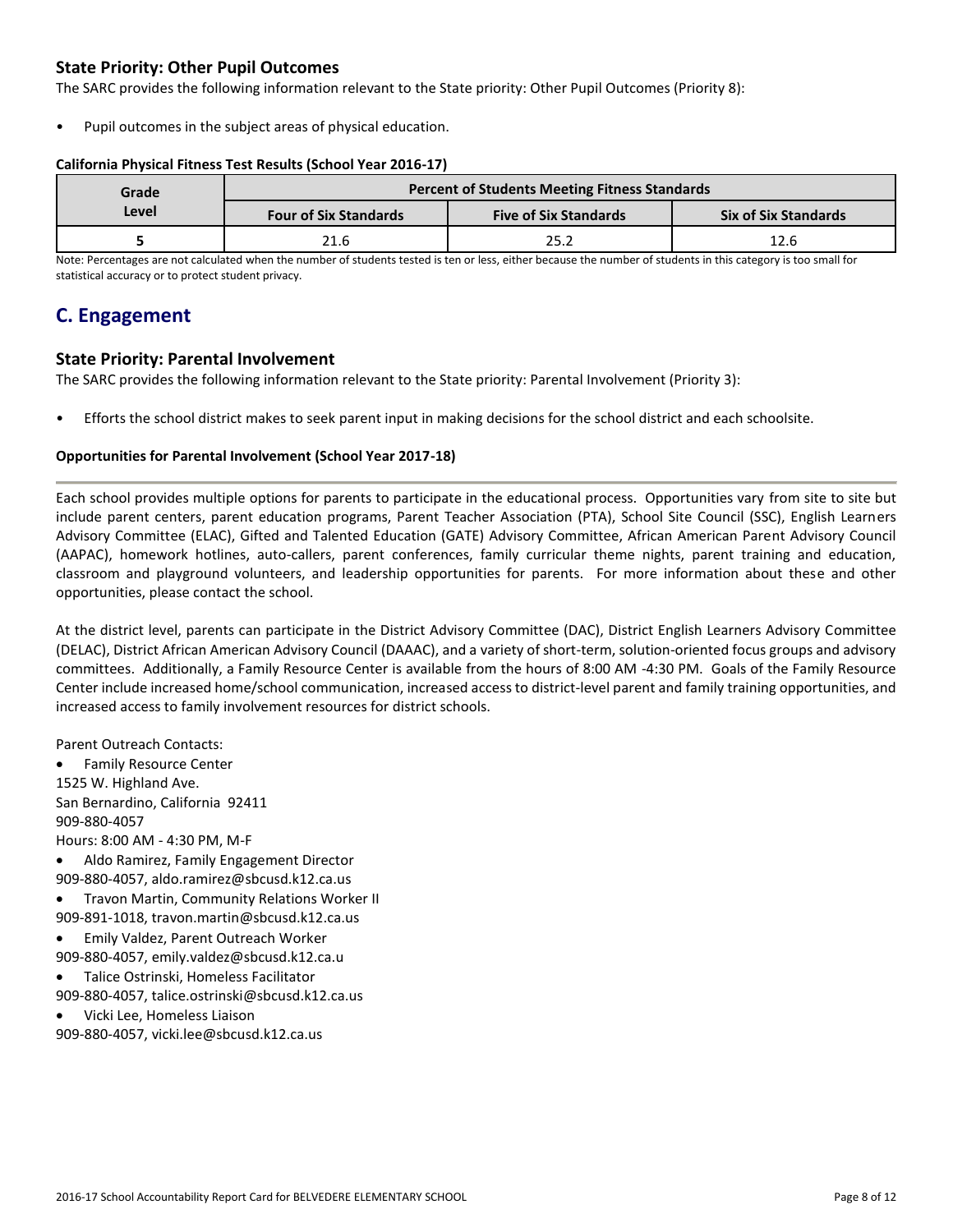### **State Priority: School Climate**

The SARC provides the following information relevant to the State priority: School Climate (Priority 6):

- Pupil suspension rates;
- Pupil expulsion rates; and
- Other local measures on the sense of safety.

#### **Suspensions and Expulsions**

|                    | <b>School</b> |         |         | <b>District</b> |         |         | <b>State</b> |         |         |
|--------------------|---------------|---------|---------|-----------------|---------|---------|--------------|---------|---------|
| Rate               | 2014-15       | 2015-16 | 2016-17 | 2014-15         | 2015-16 | 2016-17 | 2014-15      | 2015-16 | 2016-17 |
| <b>Suspensions</b> | 0.6           | 1.4     | 1.8     | 6.2             | 5.8     | 5.6     | 3.8          | 3.7     | 3.6     |
| <b>Expulsions</b>  | 0.0           | 0.0     | 0.0     | 0.3             | 0.2     | 0.2     | 0.1          | 0.1     | 0.1     |

#### **School Safety Plan (School Year 2017-18)**

Date of Last Review/Update: December 1, 2017 Date Last Reviewed with Faculty: October 1, 2017

Every student and teacher has the right to attend a school free from physical and psychological harm. To help schools achieve these vital goals, the State of California has mandated that each K-12 school develop a comprehensive school safety plan. Reviewed annually, a school's safety plan is the result of a systematic planning process in cooperation with local public safety agencies, community leaders, parents, pupils, teachers, administrators, and other persons interested in the prevention of campus crime and violence. Each school's safety plan addresses the following key areas: preparedness, mitigation and prevention, response and recovery.

In close cooperation with the California Schools Risk Management (Joint-Powers Authority), local police and fire departments, the district's Office of Safety and Emergency Management conducts periodic safety inspections of district sites and provides correction reports to site administrators. A follow-up system is in place to ensure timely compliance and correction of discrepancies.

School sites also conduct scheduled drills for anticipated emergency situations (such as fires, earthquakes and lockdowns) to prepare students, staff, and other stakeholders how to appropriately respond to those emergencies. The district follows California's mandated Standardized Emergency Management System (SEMS) and the National Incident Management System (NIMS) for emergency management. The Office of Safety and Emergency Management is also tasked with coordinating the response and recovery of emergencies or other disasters affecting the SBCUSD.

# **D. Other SARC Information**

The information in this section is required to be in the SARC but is not included in the state priorities for LCFF.

#### **Federal Intervention Program (School Year 2017-18)**

| <b>Indicator</b>                                    | <b>School</b>     | <b>District</b> |
|-----------------------------------------------------|-------------------|-----------------|
| <b>Program Improvement Status</b>                   | In PI             | In PI           |
| <b>First Year of Program Improvement</b>            | 2012-2013         | 2004-2005       |
| Year in Program Improvement*                        | Year <sub>2</sub> | Year 3          |
| Number of Schools Currently in Program Improvement  | N/A               | 61              |
| Percent of Schools Currently in Program Improvement | N/A               | 73.5            |

Note: Cells with N/A values do not require data.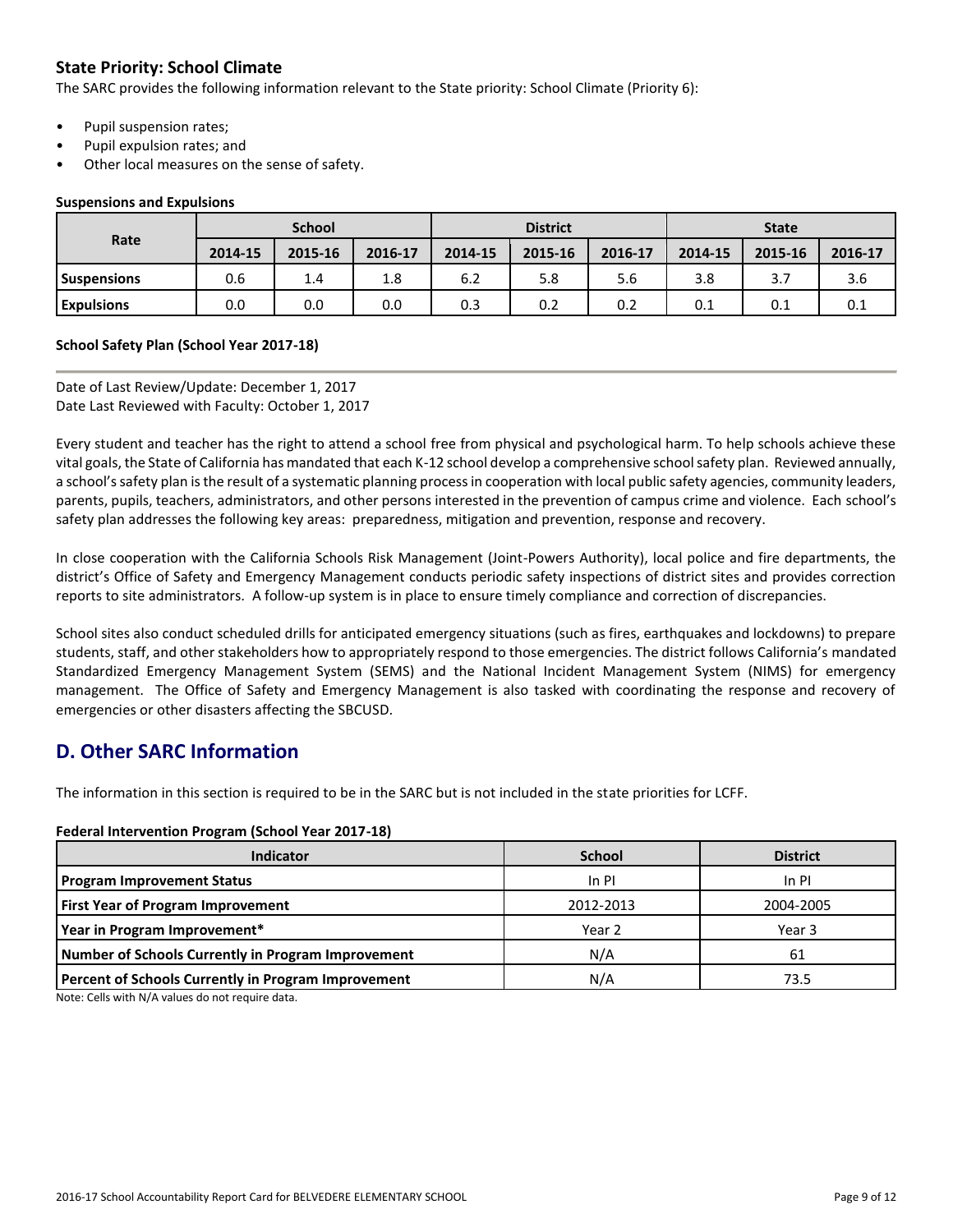#### **Average Class Size and Class Size Distribution (Elementary)**

|                |                             |              | 2014-15                  |              | 2015-16                     |                          |           |                |                             | 2016-17                  |           |                |  |
|----------------|-----------------------------|--------------|--------------------------|--------------|-----------------------------|--------------------------|-----------|----------------|-----------------------------|--------------------------|-----------|----------------|--|
| Grade          | Avg.                        |              | <b>Number of Classes</b> |              | Avg.                        | <b>Number of Classes</b> |           | Avg.           |                             | <b>Number of Classes</b> |           |                |  |
| Level          | <b>Class</b><br><b>Size</b> | $1 - 20$     | $21 - 32$                | $33+$        | <b>Class</b><br><b>Size</b> | $1 - 20$                 | $21 - 32$ | $33+$          | <b>Class</b><br><b>Size</b> | $1 - 20$                 | $21 - 32$ | $33+$          |  |
| К              | 24                          | 1            | 3                        |              | 23                          | $\overline{2}$           | 3         |                | 24                          | 1                        | 4         |                |  |
| $\mathbf{1}$   | 27                          |              | 3                        |              | 25                          |                          | 3         |                | 25                          |                          | 3         |                |  |
| $\overline{2}$ | 28                          |              | 4                        |              | 25                          |                          | 4         |                | 24                          |                          | 3         |                |  |
| 3              | 28                          |              | 3                        |              | 21                          | 1                        | 3         |                | 25                          |                          | 5         |                |  |
| 4              | 26                          | $\mathbf{1}$ | 2                        | $\mathbf{1}$ | 29                          | $\mathbf{1}$             |           | $\overline{2}$ | 34                          |                          |           | $\overline{2}$ |  |
| 5              | 32                          |              | $\mathbf{1}$             | $\mathbf{1}$ | 34                          |                          |           | 3              | 34                          |                          |           | 4              |  |
| 6              | 31                          |              | 1                        | 2            | 32                          |                          | 2         | 1              | 29                          |                          | 3         |                |  |

Number of classes indicates how many classes fall into each size category (a range of total students per class).

#### **Academic Counselors and Other Support Staff (School Year 2016-17)**

| <b>Title</b>                                               | <b>Number of FTE</b><br><b>Assigned to School</b> | <b>Average Number of Students per</b><br><b>Academic Counselor</b> |  |  |
|------------------------------------------------------------|---------------------------------------------------|--------------------------------------------------------------------|--|--|
| <b>Academic Counselor</b>                                  | 1.0                                               | 681                                                                |  |  |
| <b>Counselor (Social/Behavioral or Career Development)</b> |                                                   | N/A                                                                |  |  |
| Library Media Teacher (Librarian)                          |                                                   | N/A                                                                |  |  |
| Library Media Services Staff (Paraprofessional)            | 0.8                                               | N/A                                                                |  |  |
| Psychologist                                               | 0.5                                               | N/A                                                                |  |  |
| <b>Social Worker</b>                                       |                                                   | N/A                                                                |  |  |
| <b>Nurse</b>                                               | 0.3                                               | N/A                                                                |  |  |
| Speech/Language/Hearing Specialist                         | 0.5                                               | N/A                                                                |  |  |
| <b>Resource Specialist</b>                                 |                                                   | N/A                                                                |  |  |
| Other                                                      | 2.0                                               | N/A                                                                |  |  |

Note: Cells with N/A values do not require data.

\*One Full Time Equivalent (FTE) equals one staff member working full time; one FTE could also represent two staff members who each work 50 percent of full time.

#### **Expenditures per Pupil and School Site Teacher Salaries (Fiscal Year 2015-16)**

|                                                     | <b>Expenditures Per Pupil</b> | Average                            |                               |                          |  |
|-----------------------------------------------------|-------------------------------|------------------------------------|-------------------------------|--------------------------|--|
| Level                                               | <b>Total</b>                  | Supplemental/<br><b>Restricted</b> | Basic/<br><b>Unrestricted</b> | <b>Teacher</b><br>Salary |  |
| <b>School Site</b>                                  | \$5,907                       | \$343                              | \$5,564                       | \$76,506                 |  |
| <b>District</b>                                     | N/A                           | N/A                                | \$8,466                       | \$78,962                 |  |
| <b>Percent Difference: School Site and District</b> | N/A                           | N/A                                | $-41.4$                       | $-3.2$                   |  |
| <b>State</b>                                        | N/A                           | N/A                                | \$6,574                       | \$79,228                 |  |
| <b>Percent Difference: School Site and State</b>    | N/A                           | N/A                                | $-16.6$                       | $-3.5$                   |  |

Note: Cells with N/A values do not require data.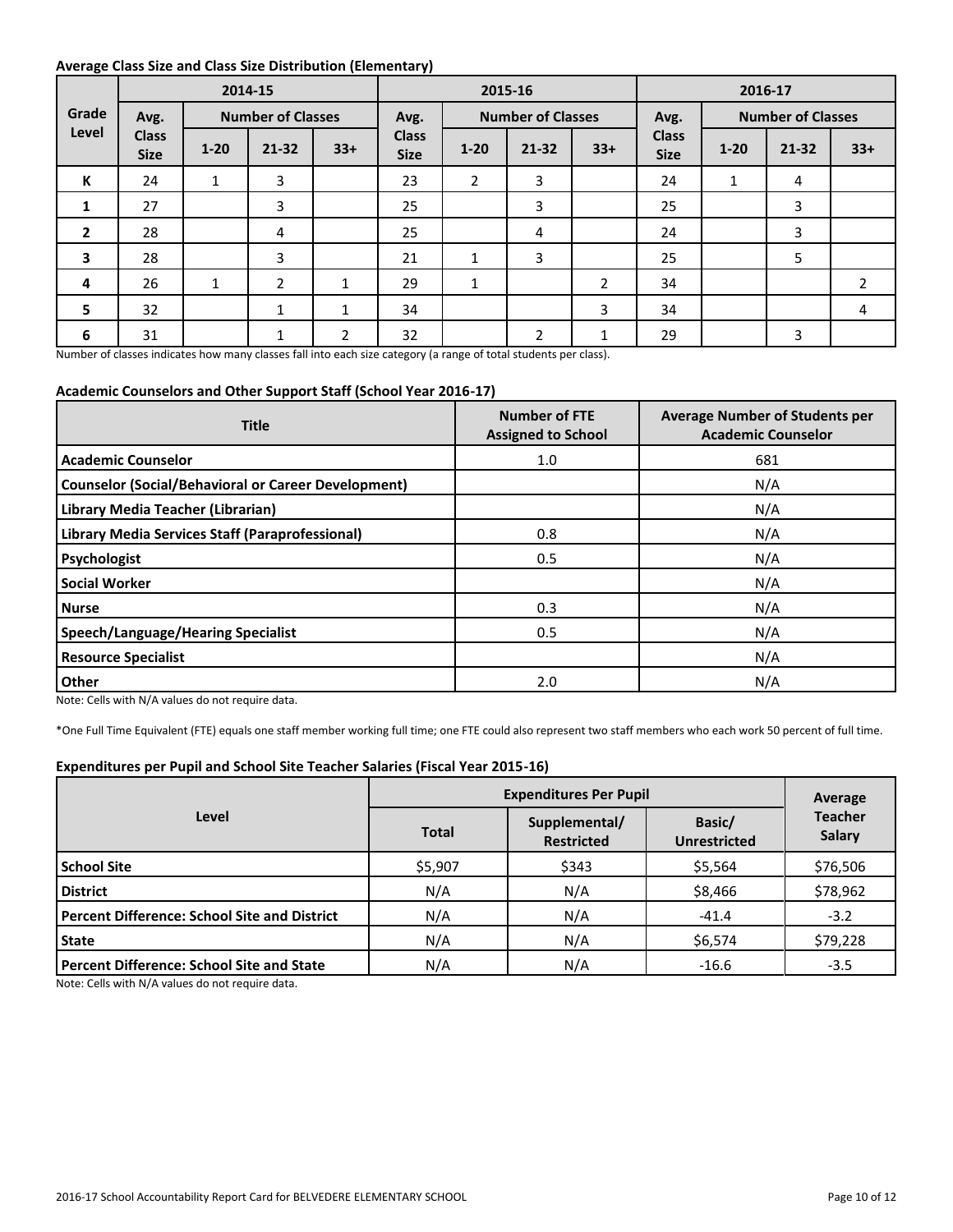#### **Types of Services Funded (Fiscal Year 2016-17)**

The common goal of all categorically funded programs in the San Bernardino City Unified School District (SBCUSD) is to ensure that all students--including English learners, educationally disadvantaged pupils, African American, Hispanic English only, gifted and talented pupils, and pupils with exceptional needs--attain mastery of state and local standards.

The educational program at each site is based on an improvement planning process that includes such members of the school community as the principal, teachers, support staff, parents, and students (at the secondary level). These stakeholders form an organizational unit called the School Site Council (SSC). The SSC develops and annually revises a plan called the Single Plan for Student Achievement (SPSA). The SPSA, based on self-study and collaboration, ensures that all of the resources available to the school are coordinated and focused on providing a high-quality educational program in which all students can achieve success.

Some students have difficulty mastering academic state and local content standards. They may be at risk of not meeting graduation requirements. For these students, categorical program funds are provided. Categorical funds are supplemental educational dollars used for supports that augment the core instructional program and increase the academic success of these students. Categorical funds provide items such as additional personnel time, staff development opportunities, supplemental student materials, and other specialized services, equipment, and supplies.

Categorical programs commonly found at SBCUSD sites are:

- Every Student Succeeds Act (ESSA) Title I, Part A
- Local Control Funding Formula (LCFF)

Additionally, categorical programs have been established at the district level to provide important services and instructional support that help increase student success. Categorical funds in this category support District efforts in the areas of:

- Vocational Education Basic Grant Award (Voc Ed) Carl D. Perkins Career and Technical Education Improvement Act of 2006
- ESSA Title II, Part A Supporting Effective Instruction
- ESSA Title III, Part A Language Instruction for English Learners (EL) and Language Instruction for Immigrant Students

#### Program Improvement

Beginning in the 2017–18 School Year (SY), LEAs and schools will no longer be identified for Program Improvement (PI) or be required to implement specific PI-related activities. In addition, LEAs will not be required to set aside any PI reservations for the 2017–18 SY. LEAs and schools previously identified for PI are encouraged to use evidence-based interventions, which may include alternative supports that are designed to improve the academic achievement of socioeconomically disadvantaged students.

#### Alternative Supports

For the 2017–18 SY, LEAs will not be required to set aside a reasonable amount of Title I, Part A funds for alternative supports. LEAs are encouraged to use evidence-based interventions that are reasonable, necessary, and consistent with Title I, Part A of the ESSA.

#### **Teacher and Administrative Salaries (Fiscal Year 2015-16)**

| Category                                      | <b>District Amount</b> | <b>State Average for Districts In Same Category</b> |
|-----------------------------------------------|------------------------|-----------------------------------------------------|
| <b>Beginning Teacher Salary</b>               | \$49,150               | \$47,808                                            |
| <b>Mid-Range Teacher Salary</b>               | \$76,169               | \$73,555                                            |
| <b>Highest Teacher Salary</b>                 | \$94,173               | \$95,850                                            |
| <b>Average Principal Salary (Elementary)</b>  | \$120,897              | \$120,448                                           |
| <b>Average Principal Salary (Middle)</b>      | \$130,625              | \$125,592                                           |
| <b>Average Principal Salary (High)</b>        | \$144,855              | \$138,175                                           |
| <b>Superintendent Salary</b>                  | \$294,302              | \$264,457                                           |
| <b>Percent of Budget for Teacher Salaries</b> | 34%                    | 35%                                                 |
| Percent of Budget for Administrative Salaries | 4%                     | 5%                                                  |

For detailed information on salaries, see the CDE Certificated Salaries & Benefits Web page a[t http://www.cde.ca.gov/ds/fd/cs/.](http://www.cde.ca.gov/ds/fd/cs/)